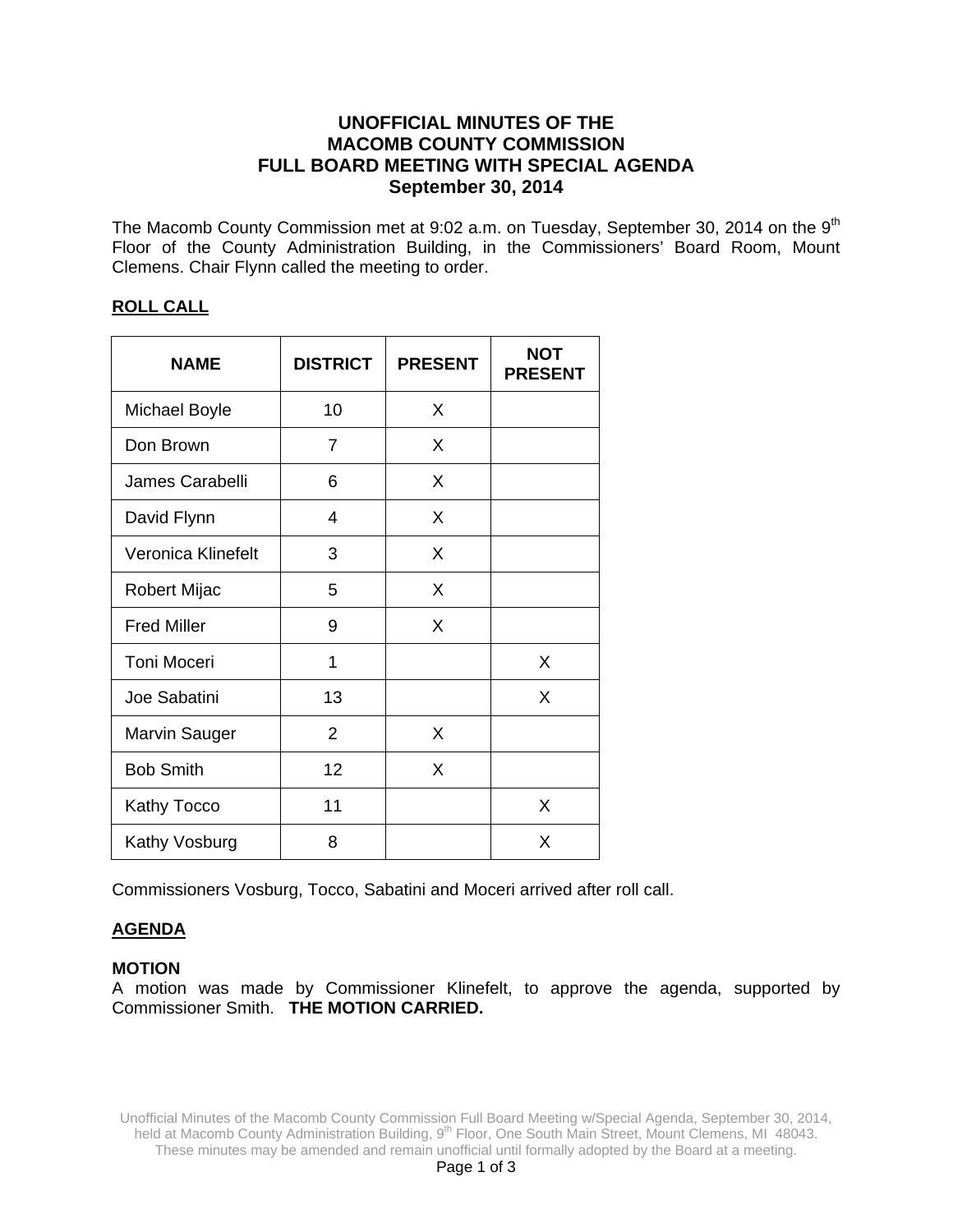#### **PUBLIC PARTICIPATION**

Karen Spranger, 7520 Hudson, Warren Willie Gutmann, 3926 Dawson Drive, Warren Arnold Schultes, 53078 Scenic Drive, Shelby Township Jerry Sieja, 12927 Docksin Drive, Sterling Heights Joseph Hunt, 8306 Stanley, Warren

### **PRESENTATION ON GREAT LAKES WATER AUTHORITY – FOCUS ON FINANCE**

# **R14-211 MOTION**  A motion was made by Commissioner Klinefelt, to receive and file, supported by Commissioner Boyle.

#### **THE MOTION CARRIED.**

## **PRESENTATION OF RESOLUTION TO AUTHORIZE FINANCIAL PLAN AND RESOLUTION TO APPROVE INTERIM TRUST**

#### **MOTION**

**R14-212** A motion was made by Commissioner Carabelli, to receive and file, supported by Commissioner Sauger.

## **THE MOTION CARRIED.**

#### **NEW BUSINESS**

None

#### **PUBLIC PARTICIPATION**

Joseph Hunt, 8306 Stanley, Warren Jerry Sieja, 12927 Docksin Drive, Sterling Heights Karen Spranger, 7520 Hudson, Warren